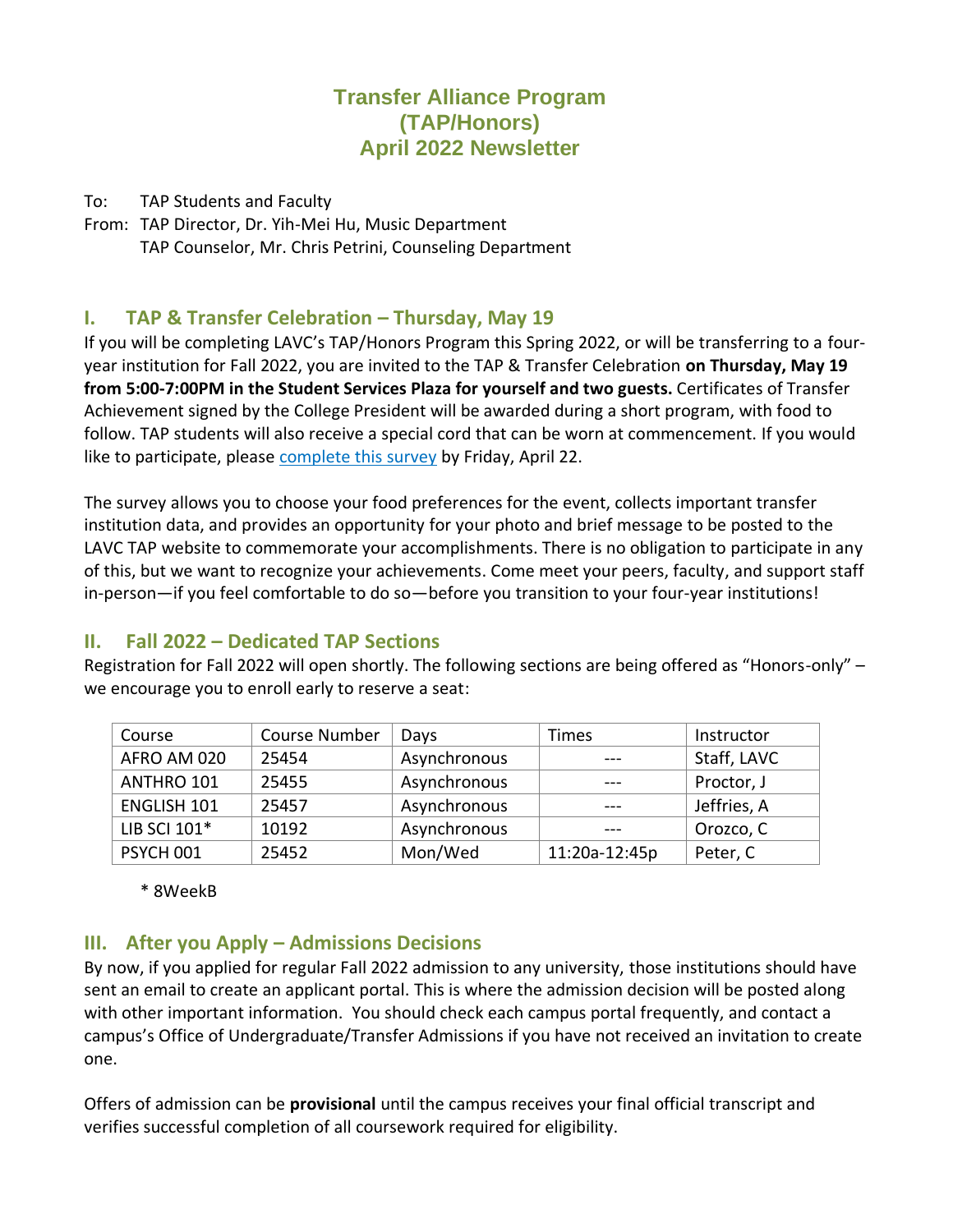Admission decisions are rarely reversed, however, students who are not admitted may request a **review of the decision** if they believe there was an error in the evaluation or can provide new and compelling information not included in the initial application.

Each campus that accepts you for admission will issue you a Statement of Intent to Register (SIR) form. Use this form (or website) to indicate whether you accept or decline the admission offer. You are strongly encouraged to wait until you hear from each campus you have applied to before you declare your intent to register by the following deadlines:

- o **California State University Deadline: May 1st**
- o **University of California Deadline: June 1st**

Some campuses will offer transfer waitlists for select majors. You can accept waitlist offers from multiple campuses, but **you can only accept one offer of admission.**

Even if you accept a waitlist offer, it is advised you submit a Statement of Intent to Register (SIR) or secure your spot at another college/university that has offered you admission by the SIR deadlines above to ensure you have a place to attend in the Fall.

## **IV. Applications to Private/Independent Colleges**

Some private/independent colleges and universities are still open for Fall 2022 and accept students on a rolling admissions basis. Visit the Common Application at commonapp.org or see the [Private](https://lavc.edu/transfer/Transferring-to-a-Private-University.aspx)  [University link](https://lavc.edu/transfer/Transferring-to-a-Private-University.aspx) on our Career/Transfer Center for a listing of participating colleges/universities. Deadlines vary, but most are February-April 2022 for Fall 2022 transfer.

# **V. UCLA's Virtual 23rd Annual STOMP Conference – Friday, April 8**

Please [register here](https://connect.admission.ucla.edu/register/stompconference2022) to attend UCLA's **Student Transfer Outreach and Mentor Program (STOMP)** on **Friday, April 8 from 12:00 – 2:30PM**. This virtual conference will include a holistic set of workshops addressing UC admission and financial aid resources, campus and community support programs, as well as cultural and identity-based resources. See the [agenda](https://connect.admission.ucla.edu/www/documents/STOMP%202022%20Conference%20Agenda%20(1).pdf) for a list of available sessions to choose from, including an optional live guided transfer tour which will be offered at the end of the conference. As a transfer student organization, STOMP strives to help prospective students gain insight and resources to achieve their transfer goals. \*The event is free, but Reservations are required to attend.

## **VI. Transfer/Scholarship Season Is Here – Be Prepared!**

Many scholarship opportunities are still available for students transferring Fall 2022 using [Fastweb,](https://www.fastweb.com/) [Bold.org,](https://bold.org/applicants/) [Scholarships.com](https://www.scholarships.com/) or the [LAVC Foundation](http://www.lavcfoundation.org/scholarships.php) (the deadline for Foundation Scholarships is usually in mid-March). Now is the time to ask your teaching faculty for letters of recommendation to include with your transfer/scholarship applications. *Letters of recommendation from professors most familiar with your academic abilities and potential for university-level work are the most impactful.* As a secondary reference, an employer who knows your particular skills/talents can be a great person to ask for a letter of recommendation, especially if you are working in a field related to your educational/career goals.